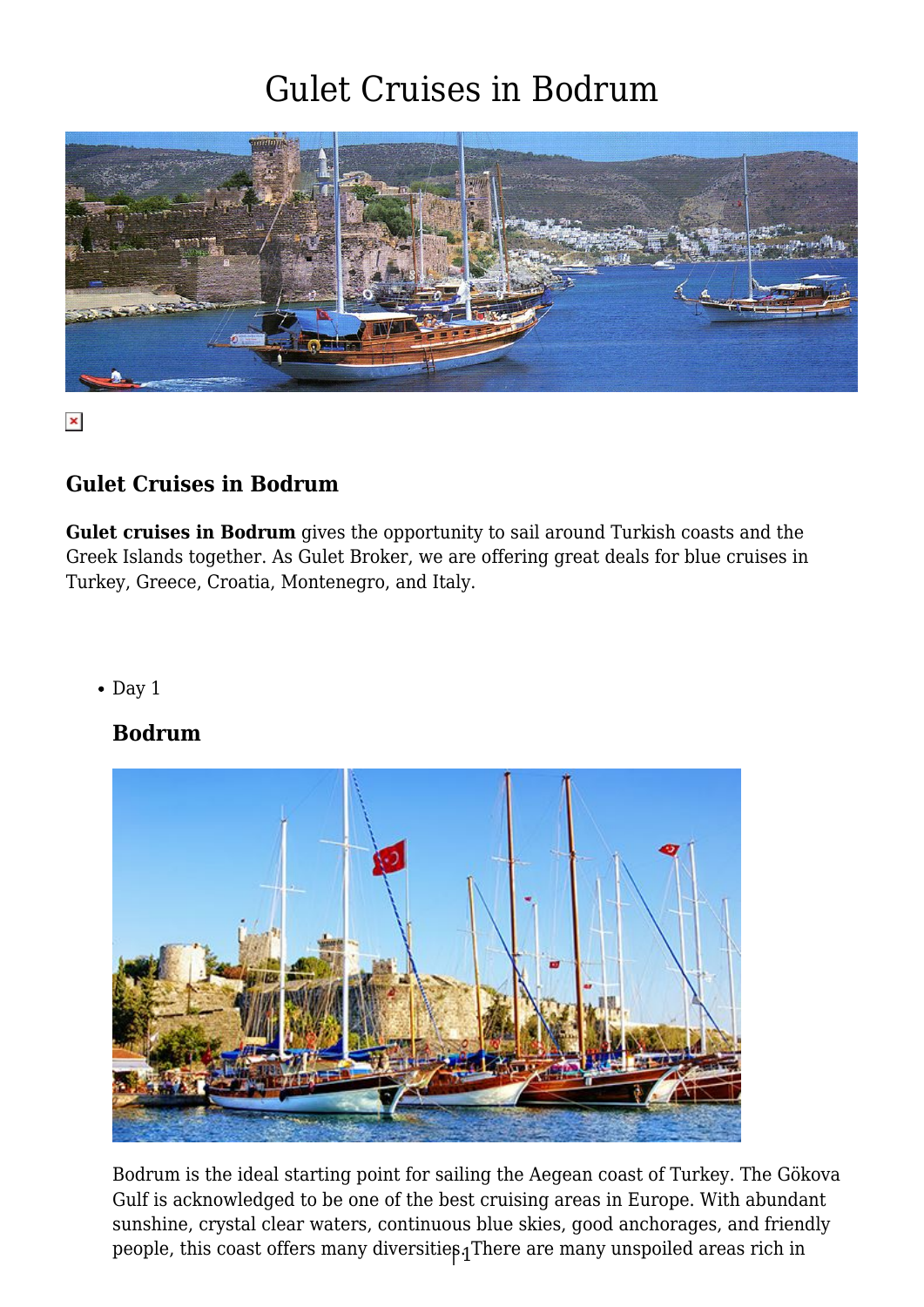natural beauty and in costal settlements and villages for **[Gulet Cruises in Bodrum](https://www.guletbroker.com/)**. Bodrum is a port city in Muğla Province, in the southwestern Aegean Region of Turkey.

It is located on the southern coast of Bodrum Peninsula, at a point that checks the entry into the Gulf of Gökova. The city was called Halicarnassus of Caria in ancient times and was famous for housing the Mausoleum of Mausolus, one of the Seven Wonders of the Ancient World. Bodrum Castle, built by the Crusaders in the 15th century, overlooks the harbor and the marina. The castle grounds include a Museum of Underwater Archeology and hosts several cultural festivals throughout the year.

#### $\bullet$  Day 2

#### **Kos Island**



Kos Island is really well worth visiting. Kos is the island that gave the world Hippocrates, the father of medicine. The third-largest island of the Dodecanese, it is a very green island with an excellent infrastructure and large roads lined up with palm trees. During your visit to Kos Island, you must certainly visit the ancient ruins of the city that are numerous and remarkable, the ruins of 'Asklepios', the 'Castle of the Knights'and the huge tree of Hippocrates (trunk diameter is 11,5 meters!).

On Kos, you will find some of the finest beaches in the Dodecanese islands of Greece. With many archaeological sites in and around the town, Kos is the ideal place for walking or cycling..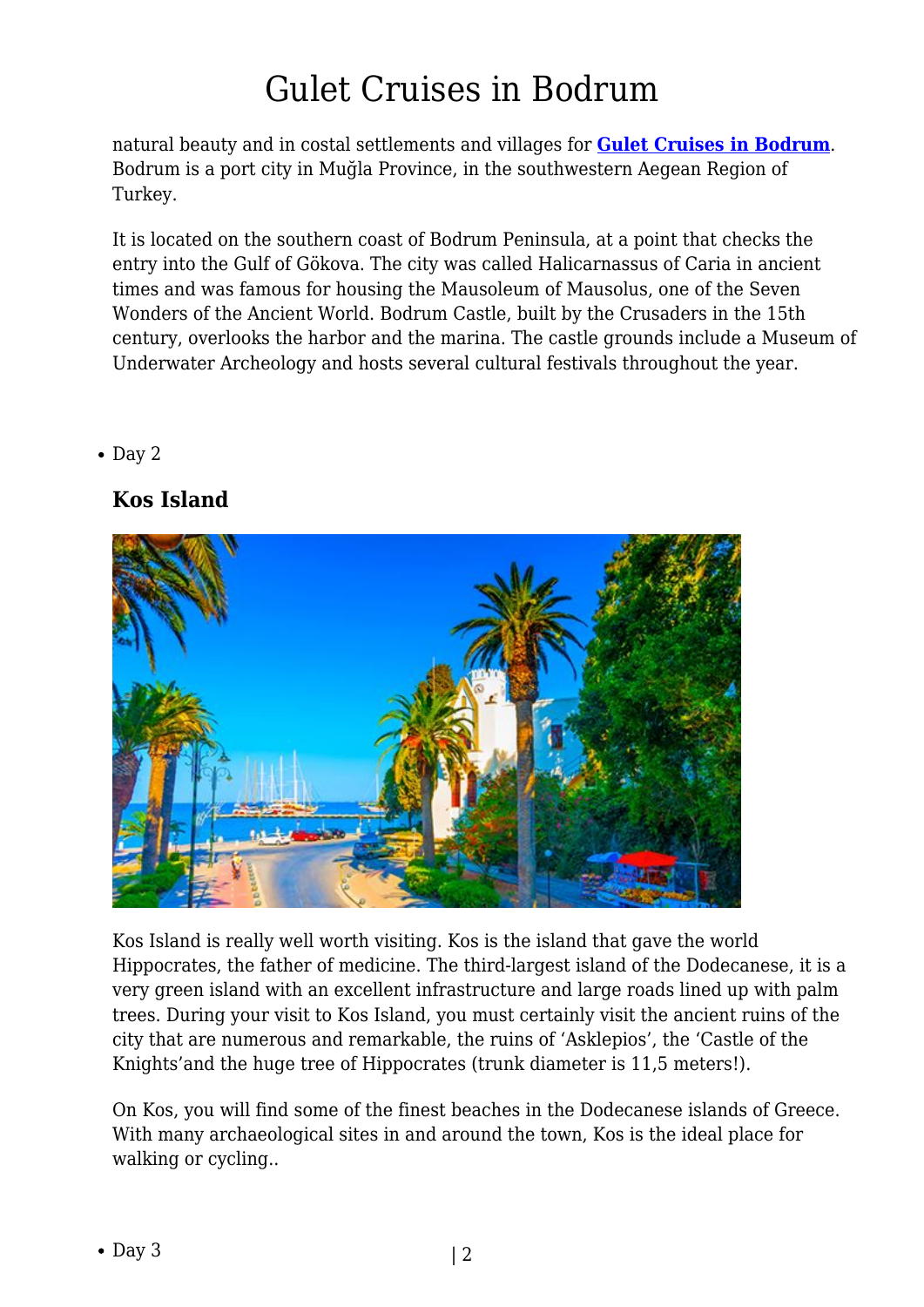### **Pserimos Island – Leros Island**



We will cruise to Pserimos Island early in the morning. Pserimos is an islet located between Kos and Kalymnos, about six nautical miles north of Kos and close to the Turkish coast. The total area is only about 15sq km and there is only a handful of permanent residents, around 100 who rely on fishing and tourism. The island is a popular destination for tourists who arrive from Kos or Kalymnos on small excursion boats or pirate-type tourist ships that arrive daily throughout the summer.

Pserimos is a good day out for those wishing to avoid organized beaches of Kos or Kalymnos but the beach, though large, can get crowded once all the day trip boats arrive. The beach is wide, deep, very sandy with shallow waters well sheltered in the deep bay and lined with beachside tavernas and cafes that catch the daily trade. There is a small harbor for boat mooring. There's not much to see besides the single sandy beach though tracks lead over the rocky treeless hills to small coves. Leros is an island with a very healthy climate ideal for a quiet holiday. Evergreen, with many inviting coves and beautiful sandy beaches, Leros relaxes the visitor with its tranquil landscape. Not very touristy, the main port of Lakki is one of the best examples of Art Deco architecture in Greece.

It was designed by Mussolini's architects in 1923 and although in defiance of the dictator's wishes, the capital was subsequently moved above the village of Platanos. The rest of the island is green with stunning beaches and large bays. Leros is the ideal home base for sailing trips to the coast of Turkey and the other Dodecanese islands.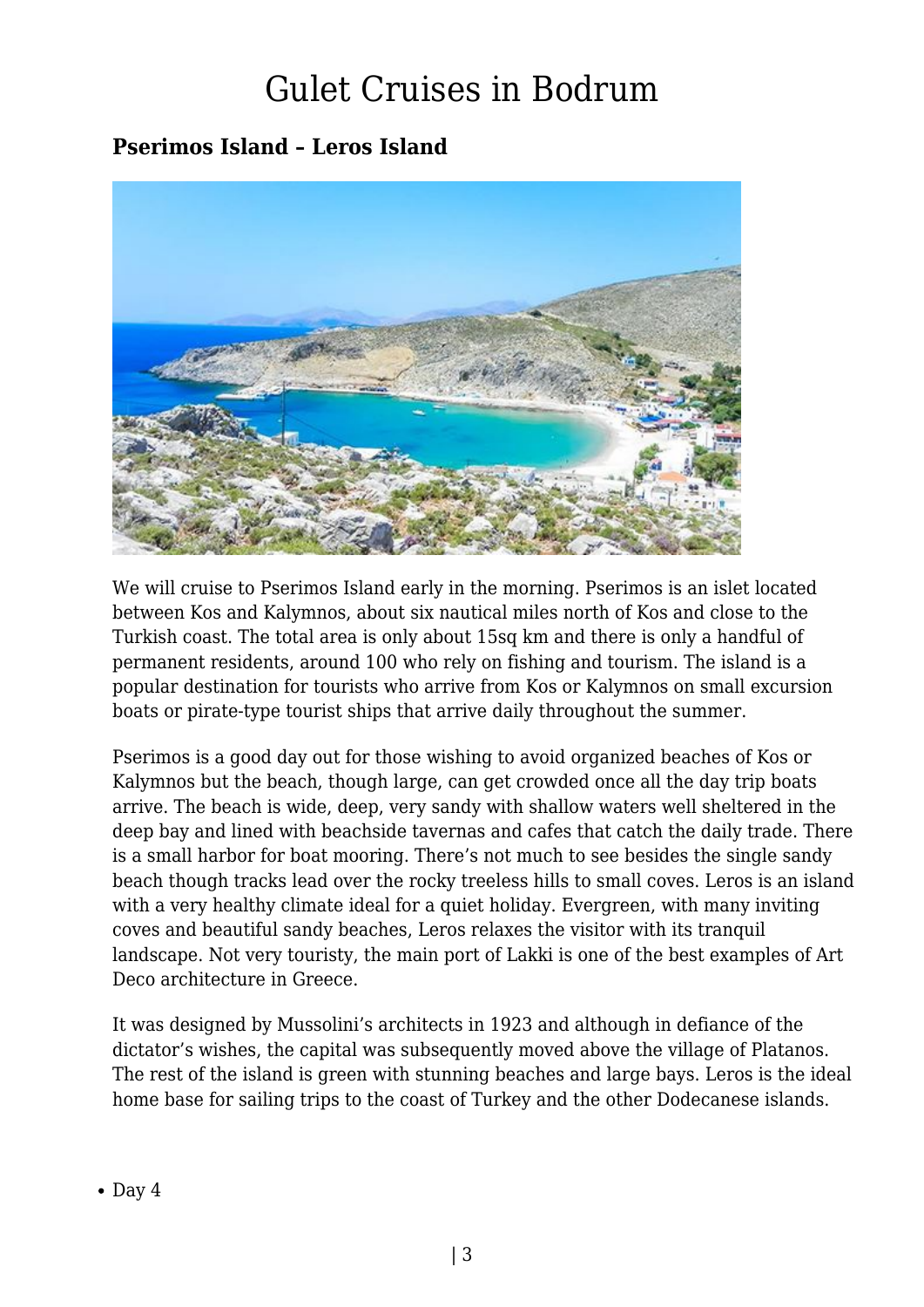### **Patmos Island**



Patmos Island Known as the Jerusalem of the Aegean, Patmos island is the holy island of Christians, where the Apocalypse of St. John was written. Visitors of this Dodecanese island today are split into two groups, the first half that still come to the island because of its religious significance and the second half comes here to enjoy the lovely beaches, the serenity and the unique character of the island and its people.

Patmos is a quiet island at night, but a busy stop by day for the many cruise ships that have made it a port of call. Patmos is a spectacular island with great beaches and a unique landscape, an island where tourism until recently was low-key but has been growing steadily. Don't miss the unique Easter celebrations (Greek Orthodox Easter) where you will have the chance to see a staging of Christ's Last Supper. Also, take an evening stroll through the narrow streets of Hora or Chora and watch the sunset from Kastelli hill.

 $\bullet$  Day 5

### **Lipsi Island**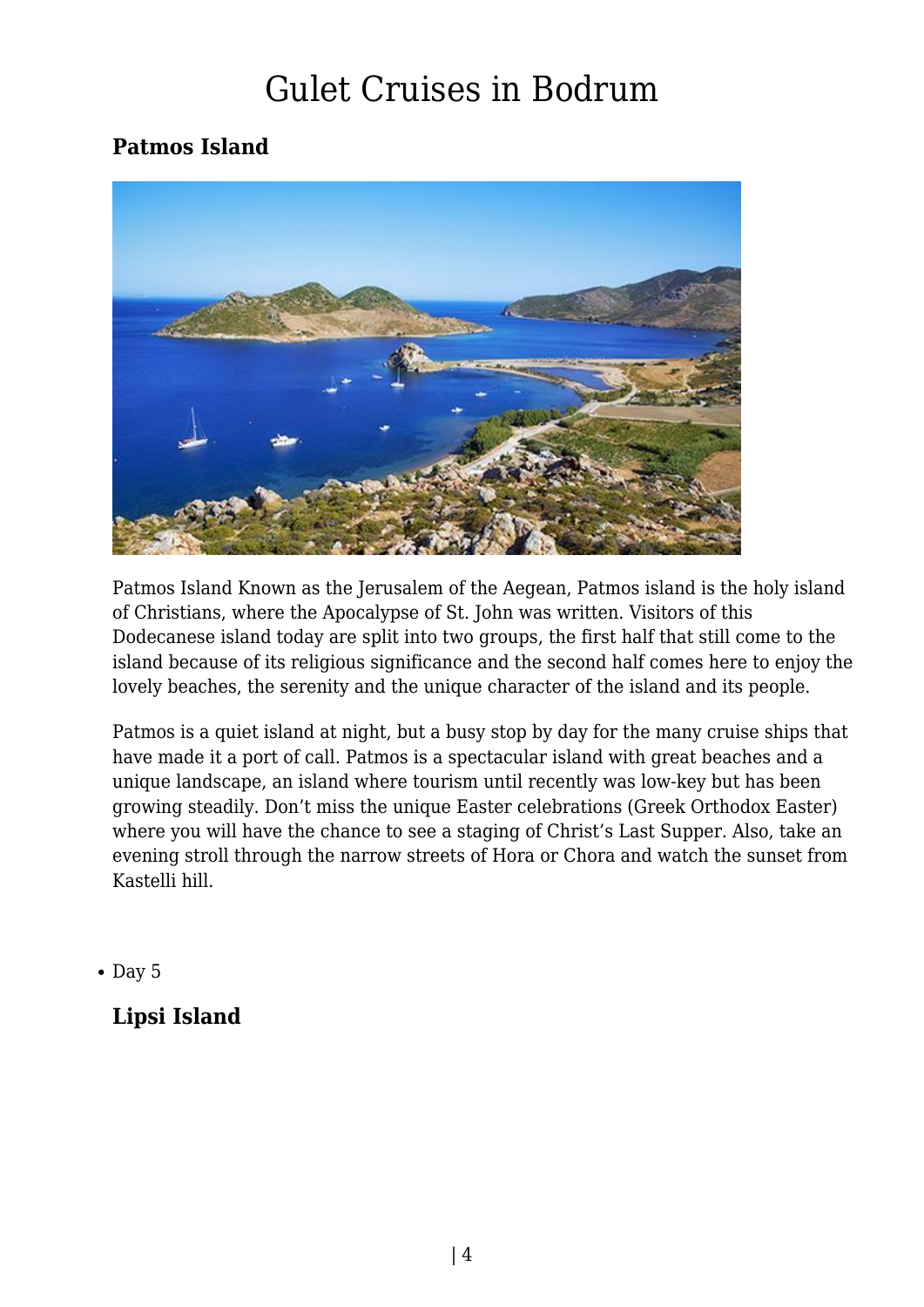

Lipsi Island is a tiny island covered with whitewashed houses and little churches with blue domes. It is an island where cars are almost non-existent and where most of the local life takes place at the island's port. Lipsi is a very beautiful and authentic island of the Dodecanese is where you can watch the fishermen beat octopuses on the quays that will be served later that night in one of the many cafes set on the tiny port.

 $\bullet$  Day 6

#### **Kalymnos Island**



Kalymnos Island is best known as the island of some of the world's finest sponge divers. Although Kalymnos is a developing tourist center, you can still see the sponge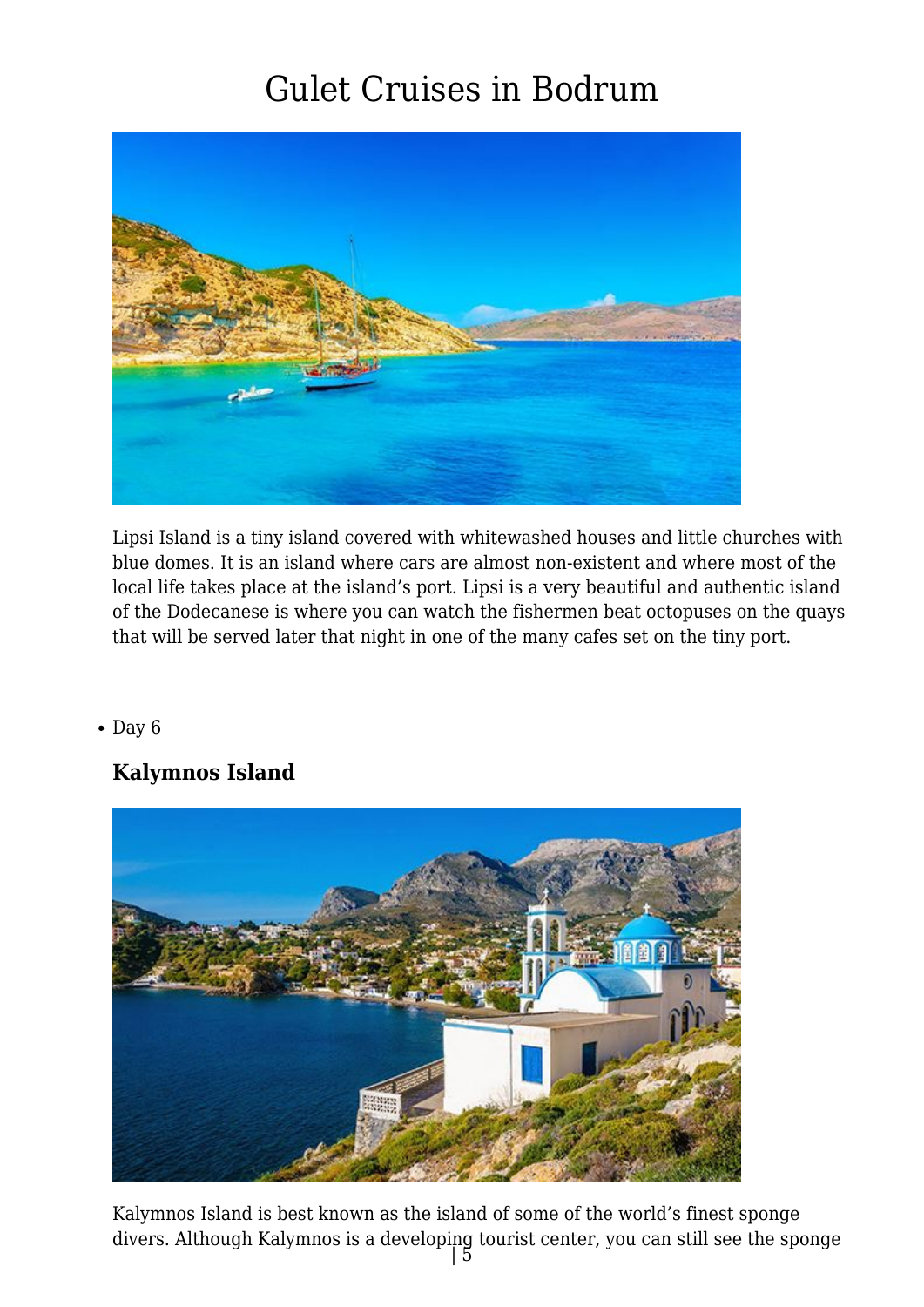fishermen at work even today and you can still experience the islanders' traditional way of life. On this beautiful island of Kalymnos in the Dodecanese, you can take nice walks, swim in beautiful caves, and discover lovely beaches and unspoiled scenery, an example of which is the authentic village of Vathi hidden in a beautiful green valley.

Due to its mountainous landscape, Kalymnos is also one of the best places to practice mountain climbing! Also, most of the beaches of Kalymnos are equipped with water sports facilities. The wonderful sunsets over the tiny island Telendos are not to be missed – they are on par with those of Santorini!

 $\bullet$  Day 6

#### **Turgutreis – Karaincir**



Turgut reis, on Turkey's southern coast, is one of the major players in the Bodrum peninsula's seaside portfolio. Set amid mountains, islands and citrus groves, this western-facing spot is famous for its sunsets. And it comes with a lively spread of shops, bars, and restaurants, not to mention a contemporary marina with modern boutiques and waterfront eating places. The beaches are within an impressive beauty.

The long strip of coarse sand dips gently into shallow waters, so it's perfect for children. Karaincir is a 500-meter stretch of soft golden sand which is great for all the family. The tranquil blue water is invitingly calm, and also offers a number of watersports from banana boats to pedaloes. You can also soak up the relaxed ambiance around the beach from one of the many sun loungers made available, whilst sipping on a refreshing drink from one of the venders.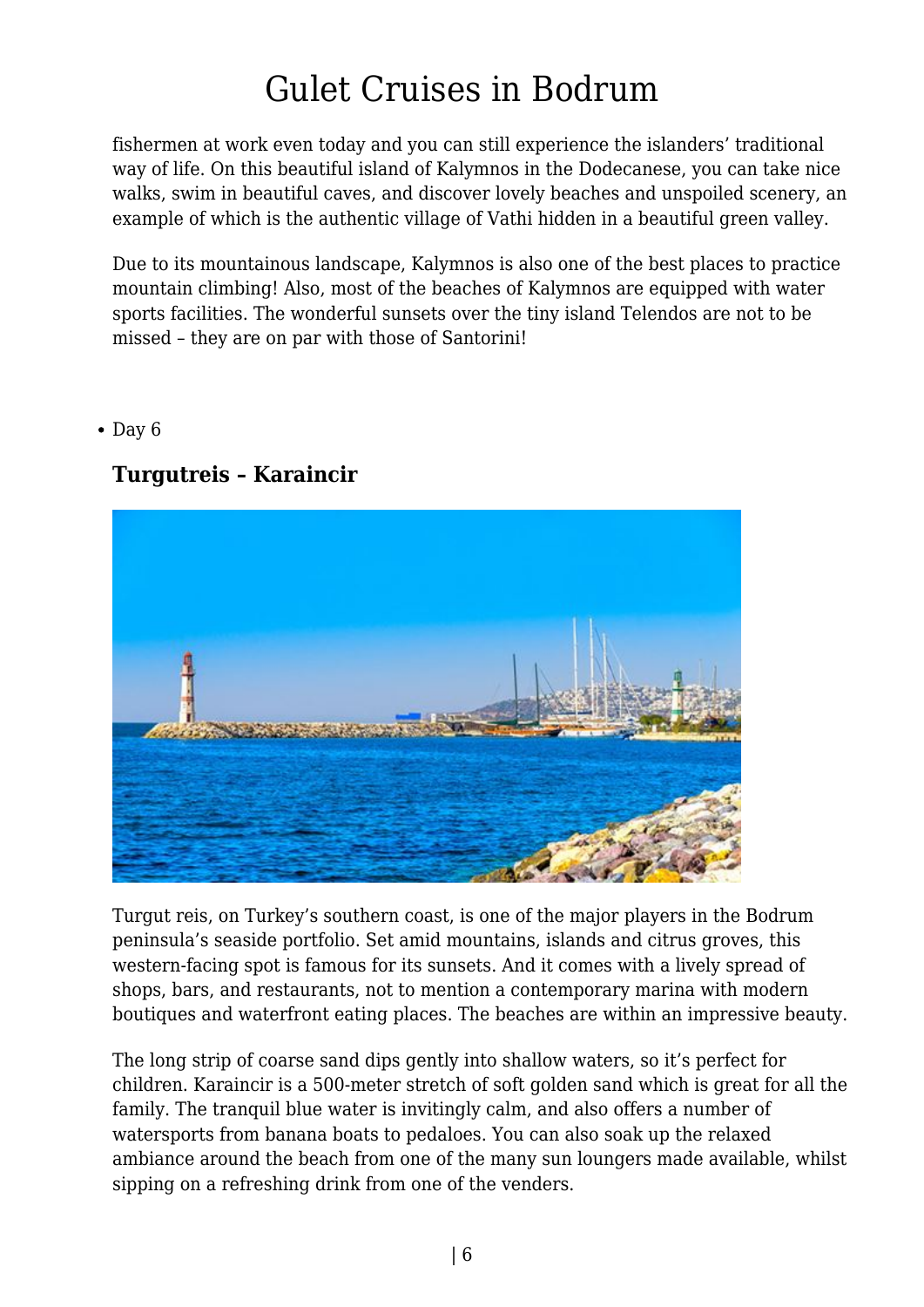#### $\bullet$  Day 6

#### **Bodrum**



After an exceptional yacht charter, you come to sail back to Bodrum and prepare for your flight home. This is a perfect time to visit this wonderful city and enjoy your last (but not final) taste of Turkey. Gulet Cruises in Bodrum has a jewel surrounded golden sunsets and azure waters.

You really should partake in all the local cuisine, cultural attractions and visit the waterfront outside the famous Bodrum Castle, built from the stones of the Mausoleum at Halicarnassus. It houses an amazing underwater archeology museum and is a mustsee when in Bodrum.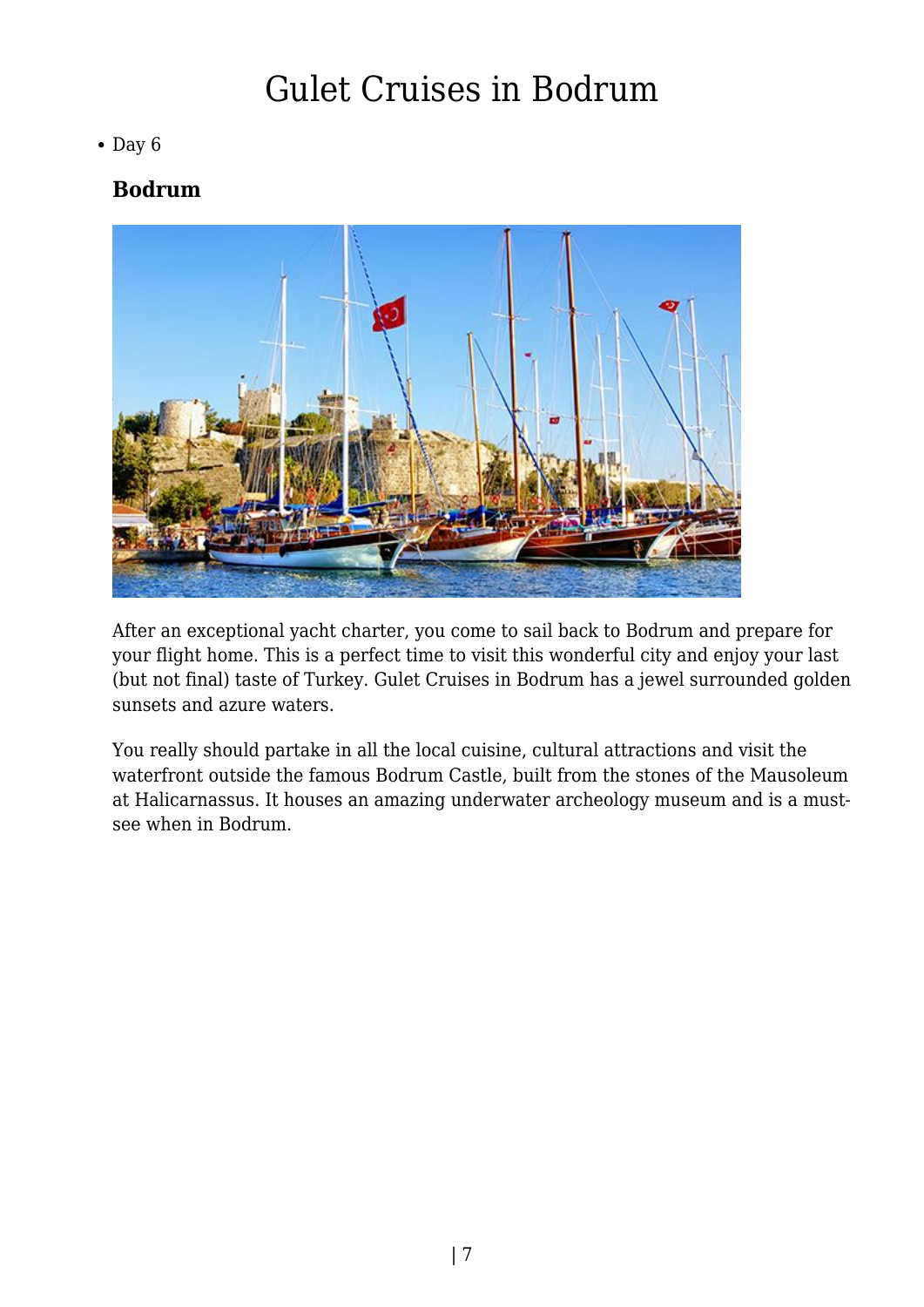

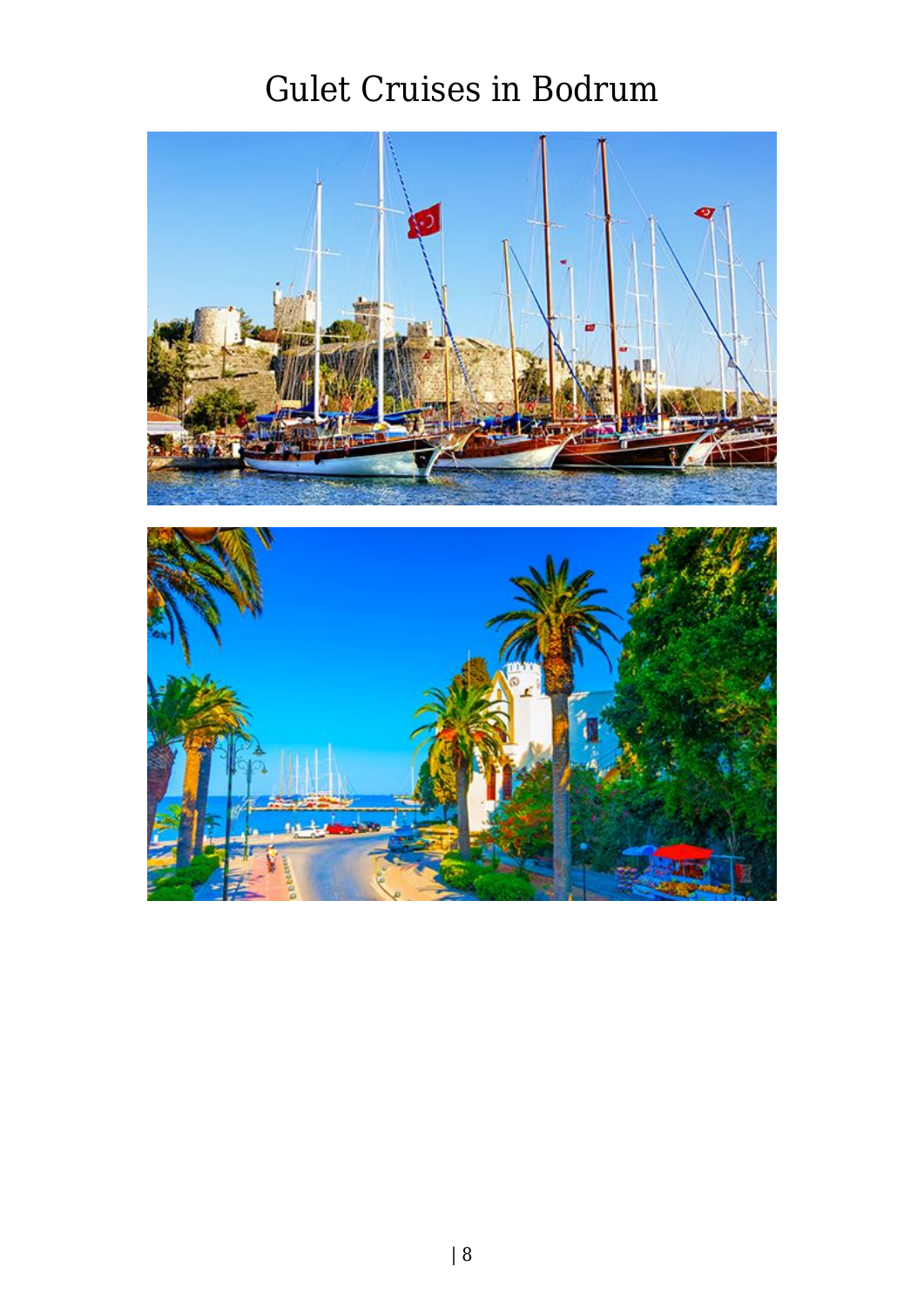

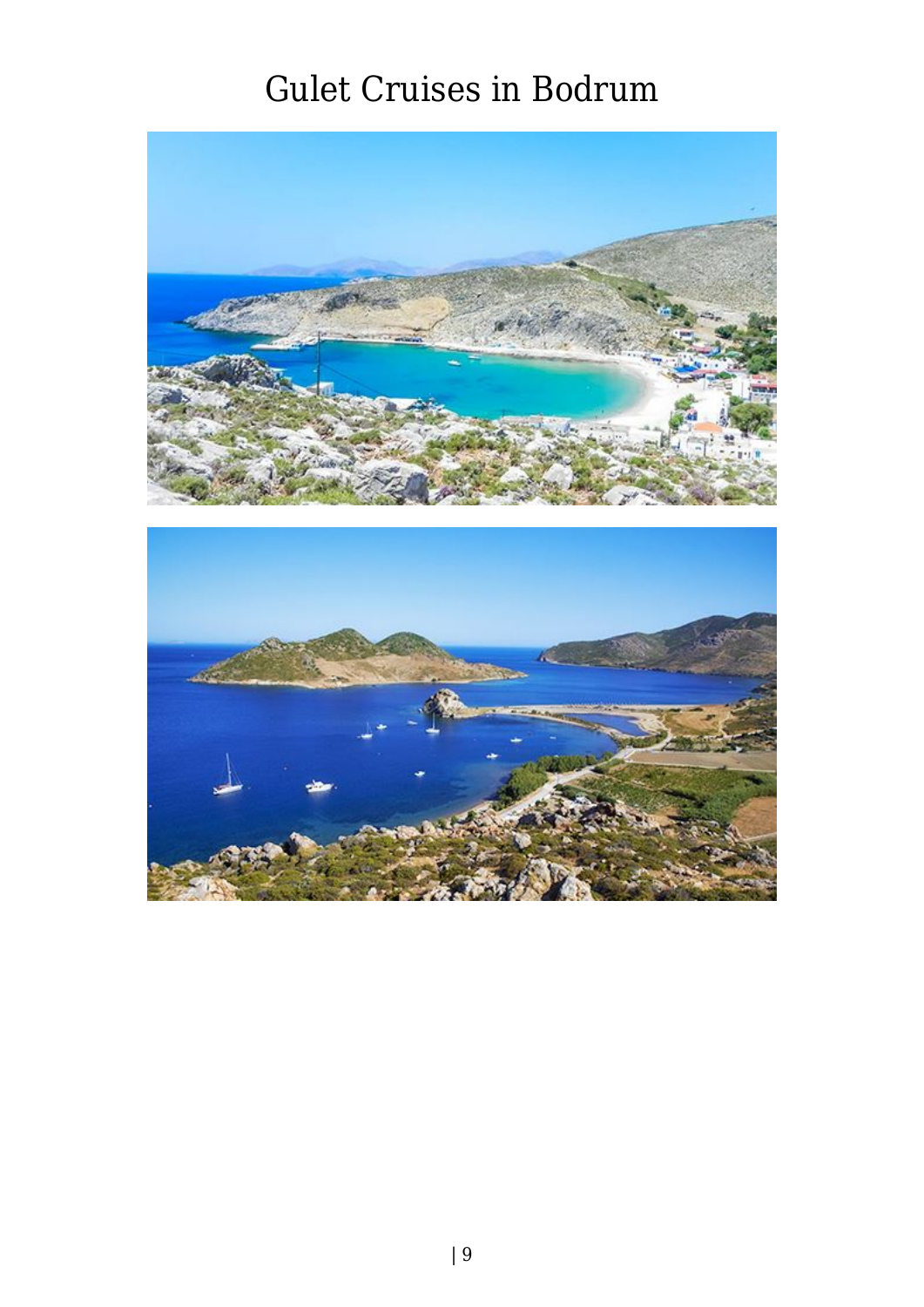